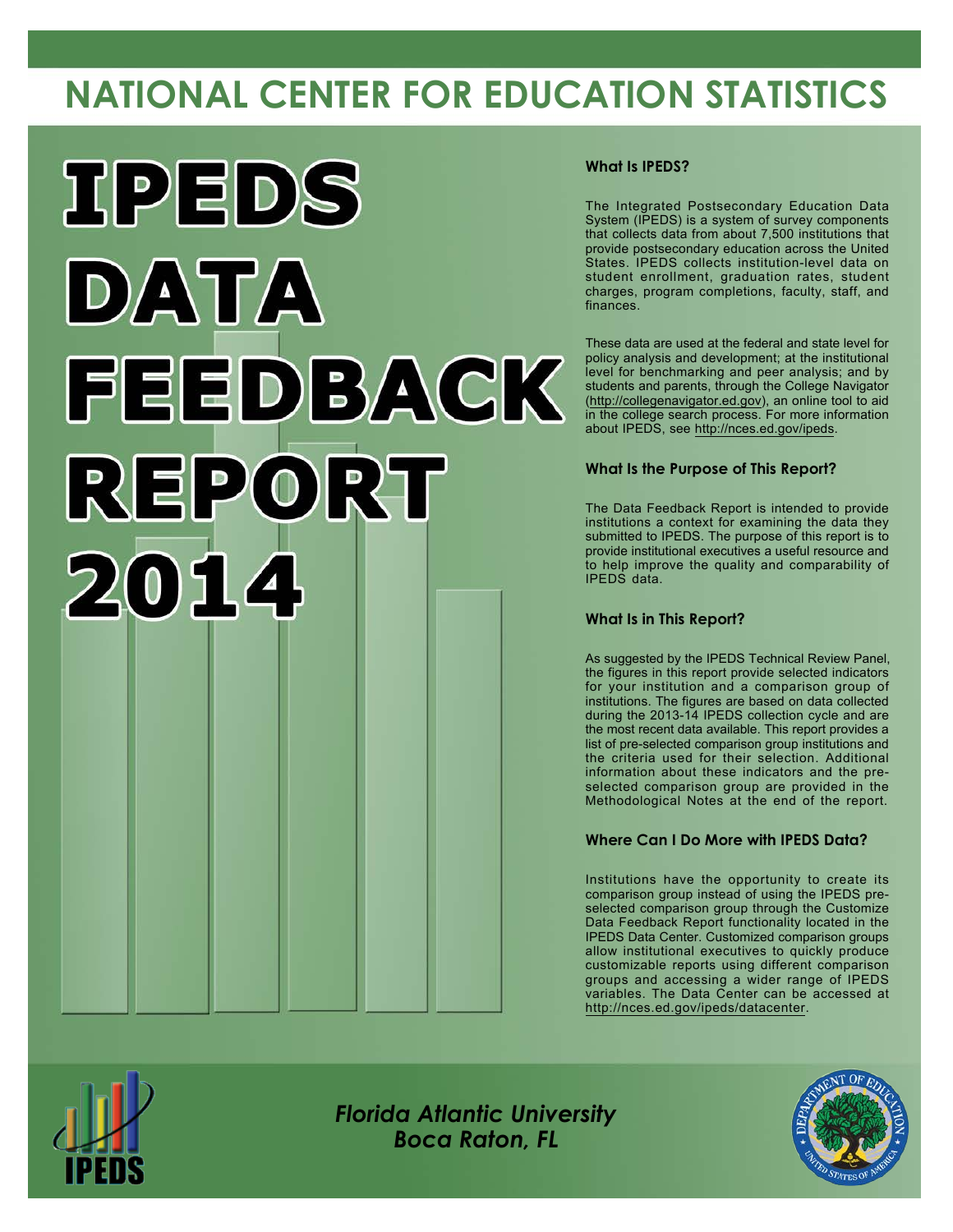# **COMPARISON GROUP**

Comparison group data are included to provide a context for interpreting your institution's statistics. If your institution did not define a Custom Comparison Group for this report by July 15, NCES selected a comparison group for you. (In this case, the characteristics used to define the comparison group appears below.) The Customize Data Feedback Report functionality on the IPEDS Data Center [\(http://nces.ed.gov/ipeds/datacenter/\)](http://nces.ed.gov/ipeds/datacenter/) can be used to reproduce the figures in this report using different peer groups.

The custom comparison group chosen by Florida Atlantic University includes the following 13 institutions:

- George Mason University (Fairfax, VA)
- Georgia State University (Atlanta, GA)
- Indiana University-Purdue University-Indianapolis (Indianapolis, IN)
- Old Dominion University (Norfolk, VA)
- Portland State University (Portland, OR)
- The University of Texas at Arlington (Arlington, TX)
- University of Akron Main Campus (Akron, OH)
- University of Louisville (Louisville, KY)
- University of Memphis (Memphis, TN)
- University of Nevada-Las Vegas (Las Vegas, NV)
- University of Toledo (Toledo, OH)
- University of Wisconsin-Milwaukee (Milwaukee, WI)
- Virginia Commonwealth University (Richmond, VA)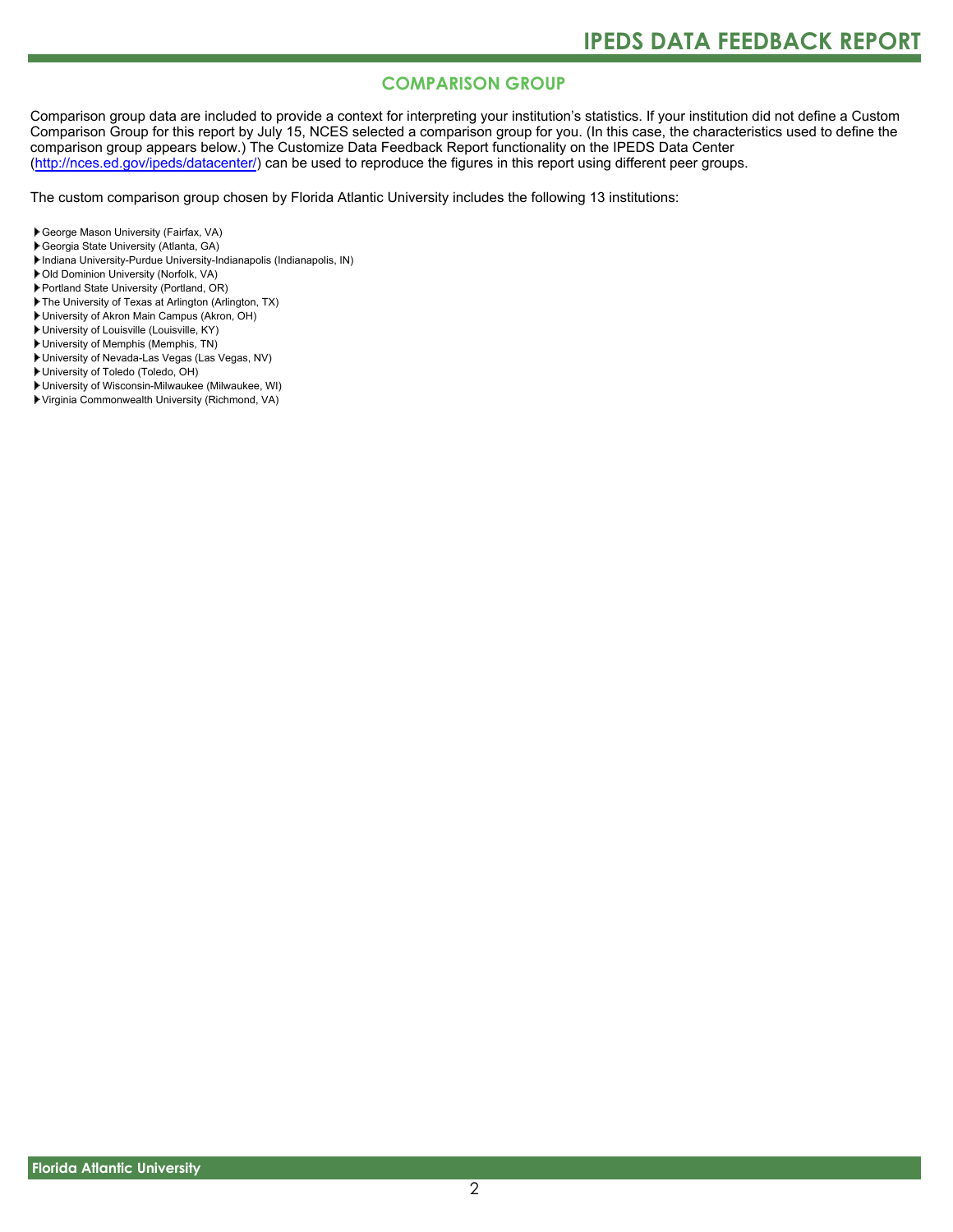



NOTE: For more information about disaggregation of data by race and ethnicity, see the Methodological Notes. Median values for the comparison group will not add to 100%. See "Use of Median Values for Comparison Group" for how median values are determined. N is the number of institutions in the comparison group. SOURCE: U.S. Department of Education, National Center for Education Statistics, Integrated Postsecondary Education Data System (IPEDS): Spring 2014, Fall Enrollment component.

#### **Figure 2. Unduplicated 12-month headcount of all students and of undergraduate students (2012-13), total FTE enrollment (2012-13), and full- and part-time fall enrollment (Fall 2013)**



NOTE: For details on calculating full-time equivalent (FTE) enrollment, see Calculating FTE in the Methodological Notes. Total headcount, FTE, and full- and part-time fall enrollment include both undergraduate and postbaccalaureate students, when applicable. N is the number of institutions in the comparison group.

SOURCE: U.S. Department of Education, National Center for Education Statistics, Integrated Postsecondary Education Data System (IPEDS): Fall 2013, 12-month Enrollment component and Spring 2014, Fall Enrollment component.

#### **Figure 3. Number of degrees awarded, by level: 2012-13**



NOTE: For additional information about postbaccalaureate degree levels, see the Methodology Notes. N is the number of institutions in the comparison group. SOURCE: U.S. Department of Education, National Center for Education Statistics, Integrated Postsecondary Education Data System (IPEDS): Fall 2013, Completions component.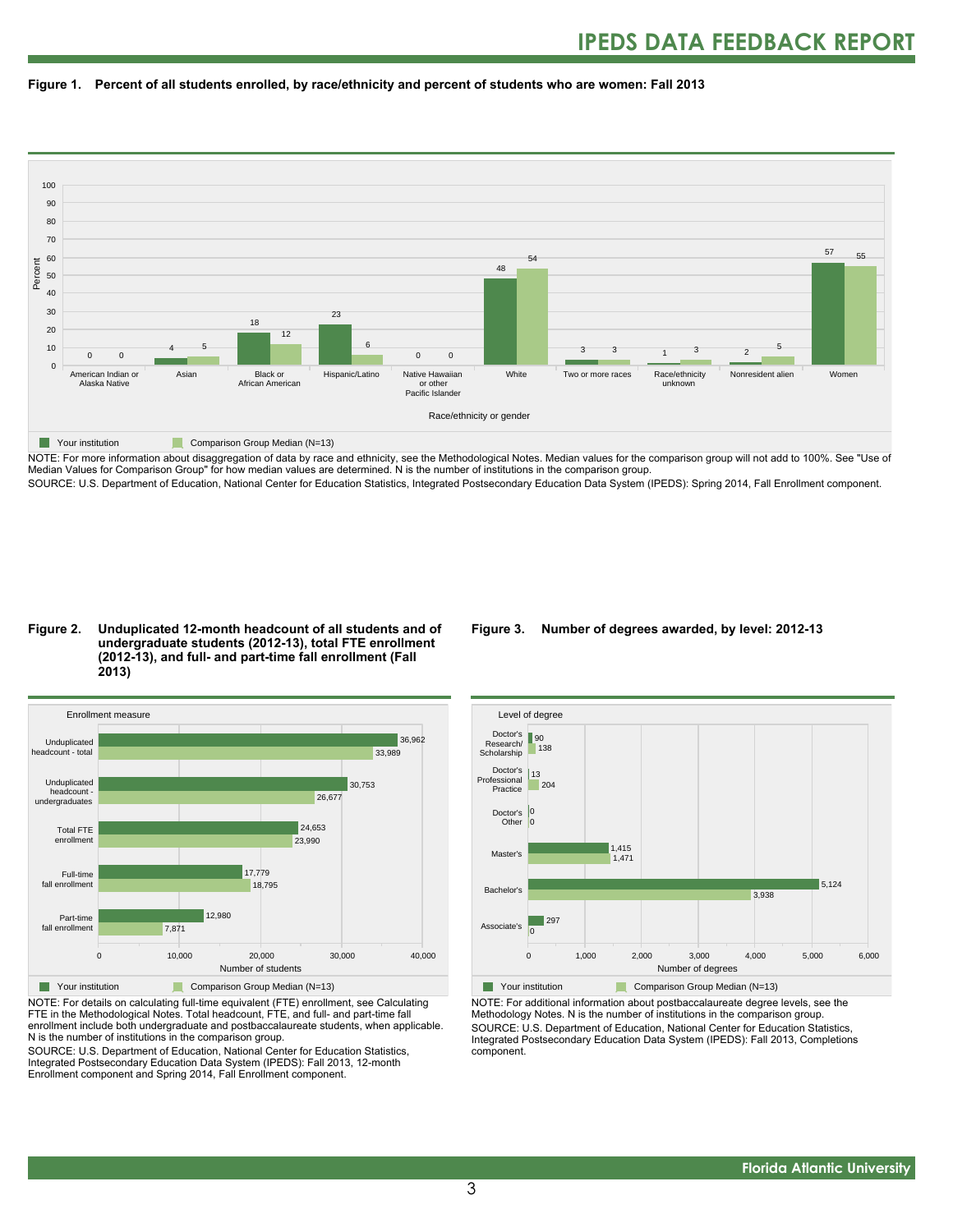# **IPEDS DATA FEEDBACK REPORT**

**Figure 4. Academic year tuition and required fees for full-time, first-time degree/certificate-seeking undergraduates: 2010-11 to 2013-14**



NOTE: The tuition and required fees shown here are the lowest reported from the categories of in-district, in-state, and out-of-state. N is the number of institutions in the comparison group.

SOURCE: U.S. Department of Education, National Center for Education Statistics, Integrated Postsecondary Education Data System (IPEDS): Fall 2013, Institutional Characteristics component.





NOTE: Average net price is for full-time, first-time degree/certificate-seeking undergraduate students and is generated by subtracting the average amount of federal, state/local government, and institutional grant and scholarship aid from the total cost of attendance. Total cost of attendance is the sum of published tuition and required fees, books and supplies, and the average room and board and other expenses. For details, see the Methodological Notes. N is the number of institutions in the comparison group. SOURCE: U.S. Department of Education, National Center for Education Statistics, Integrated Postsecondary Education Data System (IPEDS): Fall 2013, Institutional Characteristics component; Winter 2013-14, Student Financial Aid component.

**Figure 6. Percent of full-time, first-time degree/certificate-seeking undergraduate students who received grant or scholarship aid from the federal government, state/local government, or the institution, or loans, by type of aid: 2012-13**



NOTE: Any grant aid above includes grant or scholarship aid from the federal government, state/local government, or the institution. Federal grants includes Pell grants and other federal grants. Any loans includes federal loans and other loans to students. For details on how students are counted for financial aid reporting, see Cohort Determination in the Methodological Notes. N is the number of institutions in the comparison group. SOURCE: U.S. Department of Education, National Center for Education Statistics, Integrated Postsecondary Education Data System (IPEDS): Winter 2013-14, Student Financial Aid component.

#### **Figure 7. Average amounts of grant or scholarship aid from the federal government, state/local government, or the institution, or loans received, by full-time, first-time degree/certificate-seeking undergraduate students, by type of aid: 2012-13**



NOTE: Any grant aid above includes grant or scholarship aid from the federal government, state/local government, or the institution. Federal grants includes Pell grants and other federal grants. Any loans includes federal loans and other loans to students. Average amounts of aid were calculated by dividing the total aid awarded by the total number of recipients in each institution. N is the number of institutions in the comparison group. SOURCE: U.S. Department of Education, National Center for Education Statistics, Integrated Postsecondary Education Data System (IPEDS): Winter 2013-14, Student Financial Aid component.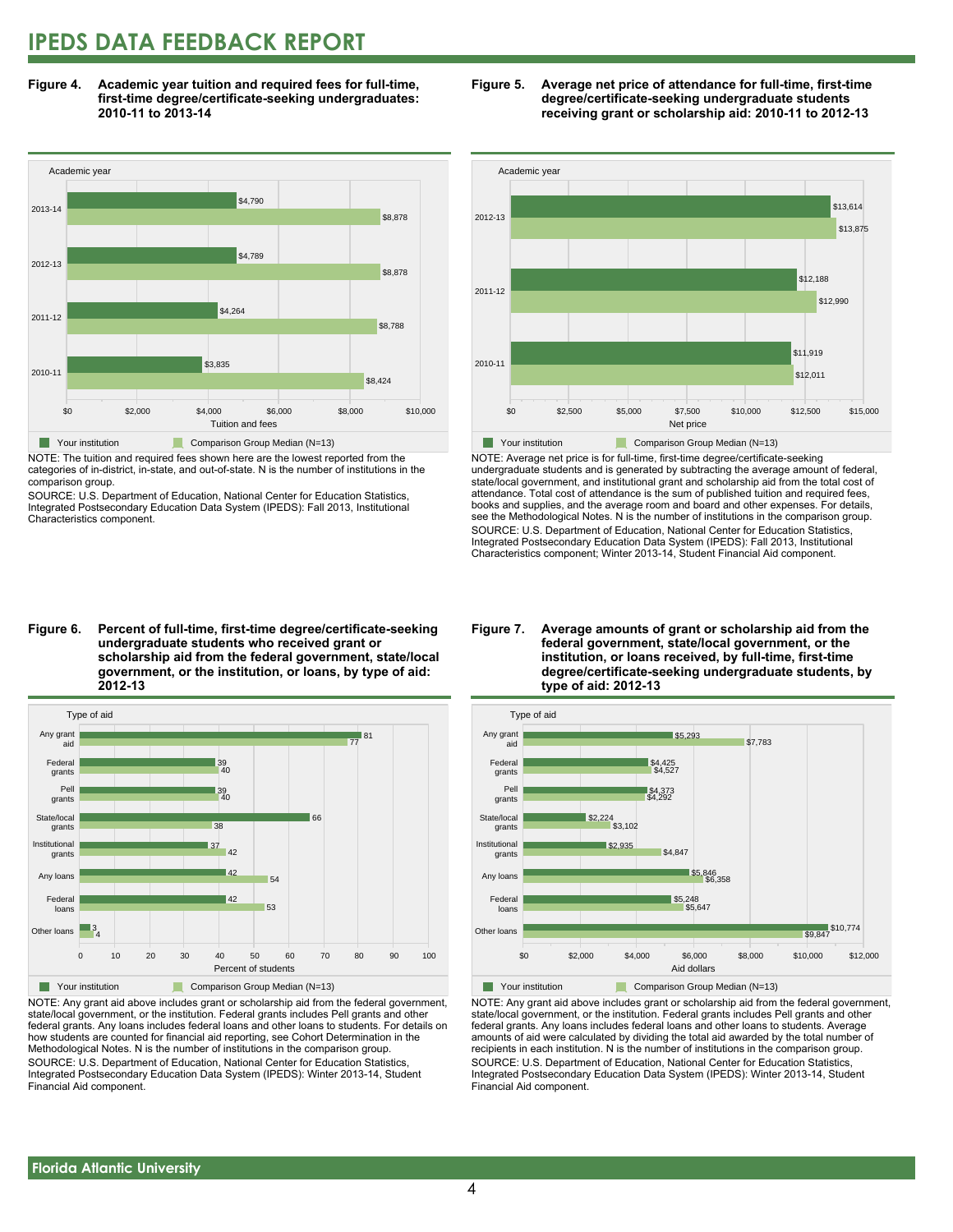# **IPEDS DATA FEEDBACK REPORT**

**Figure 8. Percent of all undergraduates receiving aid by type of aid: 2012-13**

**Figure 9. Average amount of aid received by all undergraduates, by type of aid: 2012-13**



NOTE: Any grant aid above includes grant or scholarship aid from the federal government, state/local government, the institution, or other sources. Federal loans includes only federal loans to students. N is the number of institutions in the comparison group. SOURCE: U.S. Department of Education, National Center for Education Statistics, Integrated Postsecondary Education Data System (IPEDS): Winter 2013-14, Student Financial Aid component.



NOTE: Any grant aid above includes grant or scholarship aid from the federal government, state/local government, the institution, or other sources. Federal loans includes federal loans to students. Average amounts of aid were calculated by dividing the total aid awarded by the total number of recipients in each institution. N is the number of institutions in the comparison group.

SOURCE: U.S. Department of Education, National Center for Education Statistics, Integrated Postsecondary Education Data System (IPEDS): Winter 2013-14, Student Financial Aid component.

#### **Figure 10. Graduation rate and transfer-out rate (2007 cohort); graduation rate cohort as a percent of total entering students and retention rates of first-time students (Fall 2013)**



NOTE: Graduation rate cohort includes all full-time, first-time degree/certificate-seeking undergraduate students. Entering class includes all students coming to the institution for the first time. Only institutions with a mission to prepare students to transfer are required to report transfers out. Graduation and transfer-out rates are the Student Right-to-Know rates. Retention rates are measured from the fall of first enrollment to the following fall. 4 yr institutions report retention rates for students seeking a bachelor's degree. Median values for the comparison group will not add to 100%. N is the number of institutions in the comparison group.

SOURCE: U.S. Department of Education, National Center for Education Statistics, Integrated Postsecondary Education Data System (IPEDS): Winter 2013-14, Graduation Rates component and Spring 2014, Fall Enrollment component.

#### **Figure 11. Bachelor's degree graduation rates of full-time, first-time degree/certificate-seeking undergraduates within 4 years, 6 years, and 8 years: 2005 cohort**



NOTE: The 6-year graduation rate is the Student Right-to-Know (SRK) rate; the 4- and 8 year rates are calculated using the same methodology. For details, see the Methodological Notes. N is the number of institutions in the comparison group. SOURCE: U.S. Department of Education, National Center for Education Statistics, Integrated Postsecondary Education Data System (IPEDS): Winter 2013-14, 200% Graduation Rates component.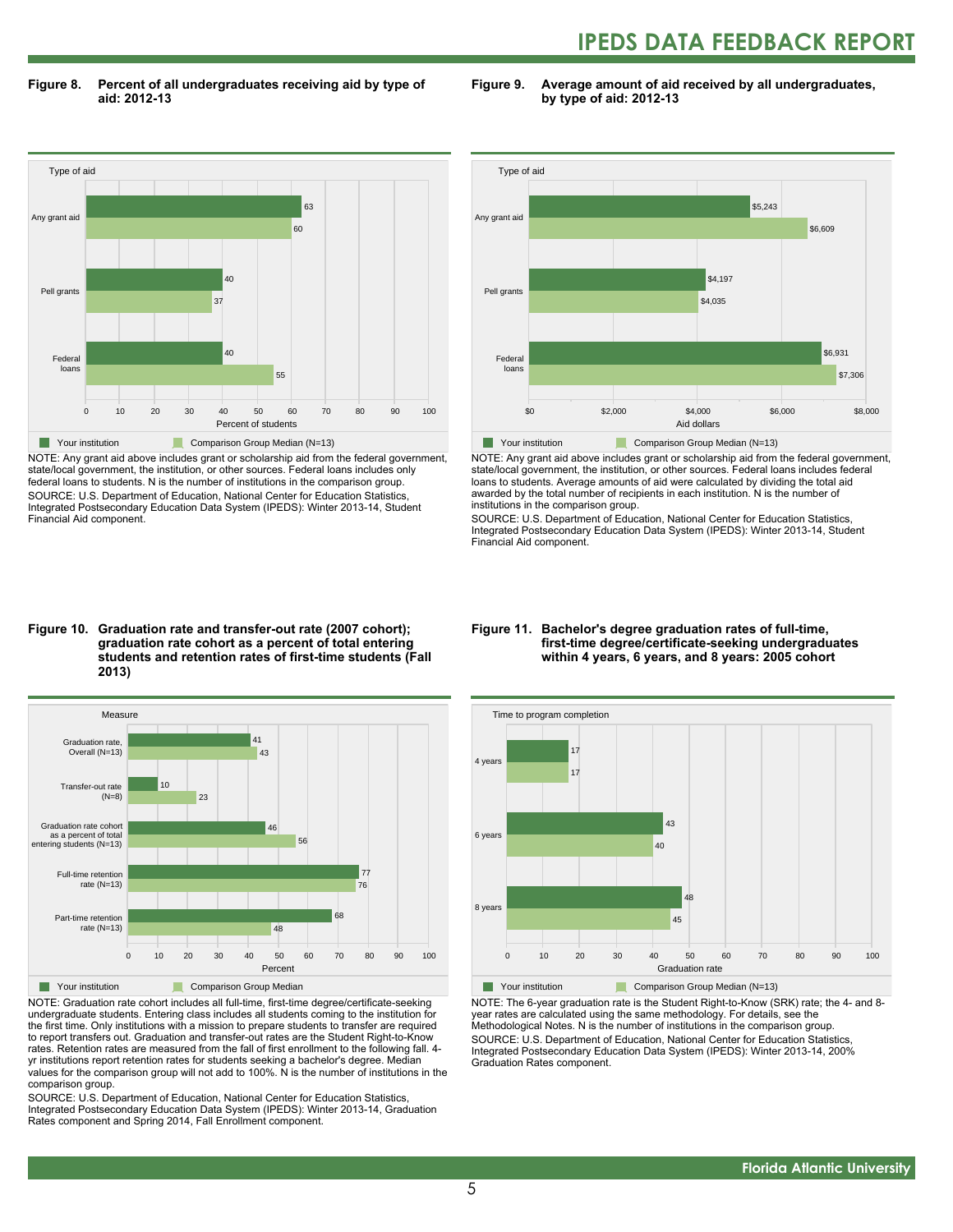# **IPEDS DATA FEEDBACK REPORT**

**Figure 12. Full-time equivalent staff, by occupational category: Fall 2013**



NOTE: Graduate assistants are not included. For calculation details, see the Methodological Notes. N is the number of institutions in the comparison group. SOURCE: U.S. Department of Education, National Center for Education Statistics, Integrated Postsecondary Education Data System (IPEDS): Spring 2014, Human Resources component.

#### **Figure 13. Average salaries of full-time instructional non-medical staff equated to 9-month contracts, by academic rank: Academic year 2013-14**



NOTE: Average salaries of full-time instructional non-medical staff equated to 9-month contracts was calculated by multiplying the average monthly salary by 9. The average monthly salary was calculated by dividing the total salary outlays by the total number of months covered by staff on 9, 10, 11 and 12-month contracts.

SOURCE: U.S. Department of Education, National Center for Education Statistics, Integrated Postsecondary Education Data System (IPEDS): Spring 2014, Human Resources component.

#### **Figure 14. Percent distribution of core revenues, by source: Fiscal year 2013**



NOTE: The comparison group median is based on those members of the comparison group that report finance data using the same accounting standards as the comparison institution. For a detailed definition of core revenues, see the Methodological Notes. N is the number of institutions in the comparison group.

SOURCE: U.S. Department of Education, National Center for Education Statistics, Integrated Postsecondary Education Data System (IPEDS): Spring 2014, Finance component.

#### **Figure 15. Core expenses per FTE enrollment, by function: Fiscal year 2013**



NOTE: Expenses per full-time equivalent (FTE) enrollment, particularly instruction, may be inflated because finance data includes all core expenses while FTE reflects credit activity only. For details on calculating FTE enrollment and a detailed definition of core expenses, see the Methodological Notes. N is the number of institutions in the comparison group. SOURCE: U.S. Department of Education, National Center for Education Statistics, Integrated Postsecondary Education Data System (IPEDS): Fall 2013, 12-month Enrollment component and Spring 2014, Finance component.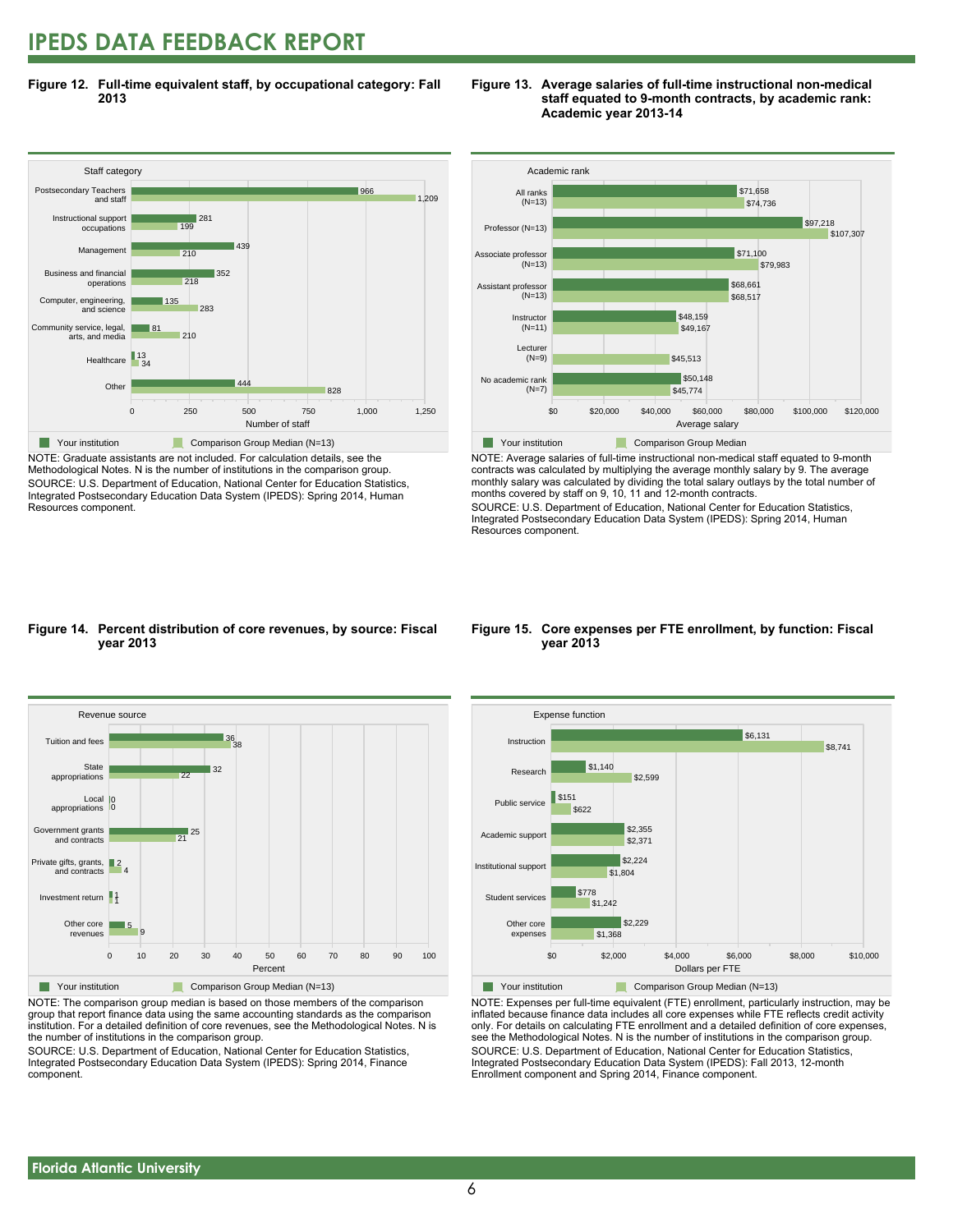# **METHODOLOGICAL NOTES**

#### **Overview**

This report is based on data supplied by institutions to IPEDS during the 2013-14 data collection year. Response rates exceeded 99% for most surveys. Detailed response tables are included in IPEDS First Look reports, which can be found at [http://nces.ed.gov/pubsearch/getpubcats.asp?sid=010.](http://nces.ed.gov/pubsearch/getpubcats.asp?sid=010)

#### **Use of Median Values for Comparison Group**

The value for the comparison institution is compared to the median value for the comparison group for each statistic included in the figure. If more than one statistic is presented in a figure, the median values are determined separately for each indicator or statistic. Medians are not reported for comparison groups with fewer than three values. Where percentage distributions are presented, median values may not add to 100%. The IPEDS Data Center provides access to all of the data used to create the figures included in this report.

#### **Missing Statistics**

If a statistic is not reported for your institution, the omission indicates that the statistic is not relevant to your institution and the data were not collected. Not all notes may be applicable to your report.

#### **Use of Imputed Data**

All IPEDS data are subject to imputation for total (institutional) and partial (item) nonresponse. If necessary, imputed values were used to prepare your report.

#### **Data Confidentiality**

IPEDS data are not collected under a pledge of confidentiality.

#### **Disaggregation of Data by Race/Ethnicity**

When applicable, some statistics are disaggregated by race/ethnicity. Data disaggregated by race/ethnicity have been reported using the 1997 Office of Management and Budget categories. Detailed information about the race/ethnicity categories can be found at <http://nces.ed.gov/ipeds/reic/resource.asp>.

#### **Cohort Determination for Reporting Student Financial Aid and Graduation Rates**

Student cohorts for reporting Student Financial Aid and Graduation Rates data are based on the reporting type of the institution. For institutions that report based on an academic year (those operating on standard academic terms), student counts and cohorts are based on fall term data. Student counts and cohorts for program reporters (those that do not operate on standard academic terms) are based on unduplicated counts of students enrolled during a full 12-month period.

#### **Description of Statistics Used in the Figures**

#### *Admissions and Test Score Data*

Admissions and test score data are presented only for institutions that do not have an open admission policy, and apply to first-time, degree/certificate-seeking undergraduate students only. Applicants include only those students who fulfilled all requirements for consideration for admission and who were notified of one of the following actions: admission, non-admission, placement on a wait list, or application withdrawn (by applicant or institution). Admitted applicants (admissions) include wait-listed students who were subsequently offered admission. Early decision, early action, and students who began studies during the summer prior to the fall reporting period are included. Institutions report test scores only if they are required for admission.

#### *Average Institutional Net Price*

Average net price is calculated for full-time, first-time degree/certificateseeking undergraduates who were awarded grant or scholarship aid from the federal government, state/local government, or the institution anytime during the full aid year. For public institutions, this includes only students who paid the in-state or in-district tuition rate. Other sources of grant aid are excluded. Average net price is generated by subtracting the average amount of federal, state/local government, and institutional grant and scholarship aid from the total cost of attendance. Total cost of attendance is the sum of published tuition and required fees, books and supplies, and the average room and board and other expenses.

For the purpose of the IPEDS reporting, aid received refers to financial aid that was awarded to, and accepted by, a student. This amount may differ from the aid amount that is disbursed to a student.

#### *Core Revenues*

Core revenues for public institutions reporting under GASB standards include tuition and fees; state and local appropriations; government grants and contracts; private gifts, grants, and contracts; sales and services of educational activities; investment income; other operating and nonoperating sources; and other revenues and additions (federal and capital appropriations and grants and additions to permanent endowments). Core revenues for private, not-for-profit institutions (and a small number of public institutions) reporting under FASB standards include tuition and fees; government appropriations (federal, state, and local); government grants and contracts; private gifts, grants, and contracts (including contributions from affiliated entities); investment return; sales and services of educational activities; and other sources. Core revenues for private, forprofit institutions reporting under FASB standards include tuition and fees; government appropriations, grants, and contracts (federal, state, and local); private grants and contracts; investment income; sales and services of educational activities; and other sources. At degree-granting institutions, core revenues exclude revenues from auxiliary enterprises (e.g., bookstores, dormitories), hospitals, and independent operations. Nondegree-granting institutions do no report revenue from auxiliary enterprises in a separate category. These amounts may be included in the core revenues from other sources.

#### *Core Expenses*

Core expenses include expenses for instruction, research, public service, academic support, institutional support, student services, scholarships and fellowships (net of discounts and allowances), and other expenses. Expenses for operation and maintenance of plant, depreciation, and interest are allocated to each of the other functions. Core expenses at degree-granting institutions exclude expenses for auxiliary enterprises (e.g., bookstores, dormitories), hospitals, and independent operations. Nondegree-granting institutions do not report expenses for auxiliary enterprises in a separate category. These amounts may be included in the core expenses as other expenses.